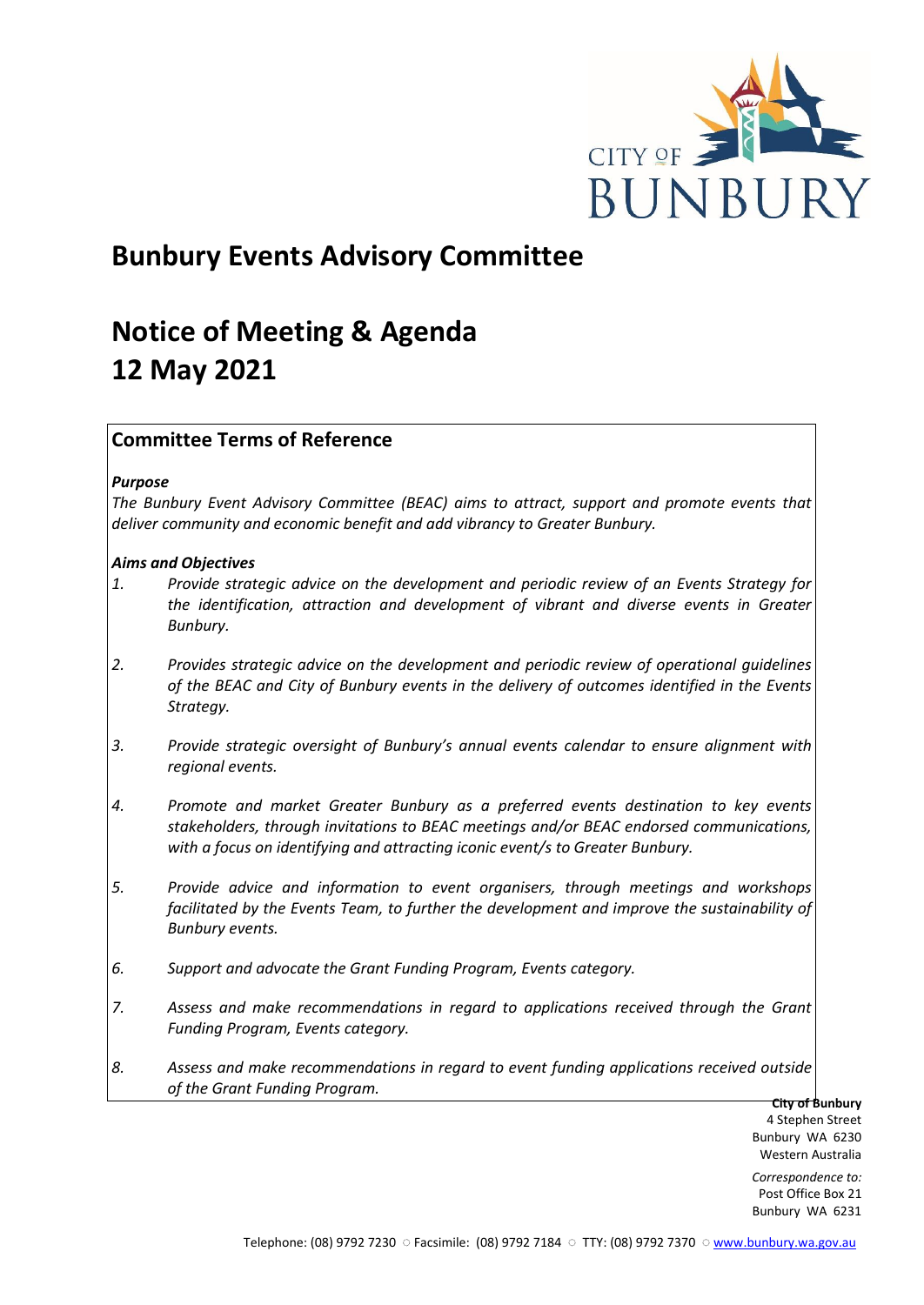# **Table of Contents**

| Item No      |      | Subject | Page No |  |
|--------------|------|---------|---------|--|
| 1.           |      |         |         |  |
| 2.           |      |         |         |  |
| 3.           |      |         |         |  |
| $\mathbf{4}$ |      |         |         |  |
|              | 4.1  |         |         |  |
|              | 4.2  |         |         |  |
| 5.           |      |         |         |  |
| 6.           |      |         |         |  |
| 7.           |      |         |         |  |
| 8.           |      |         |         |  |
|              | 8.1  |         |         |  |
|              | 8.2  |         |         |  |
|              | 8.3  |         |         |  |
| 9.           |      |         |         |  |
| 10.          |      |         |         |  |
|              | 10.1 |         |         |  |
| 11.          |      |         |         |  |
|              |      |         |         |  |
|              | 12.1 |         |         |  |
|              | 12.2 |         |         |  |
|              |      |         |         |  |
| 14.          |      |         |         |  |
|              |      |         |         |  |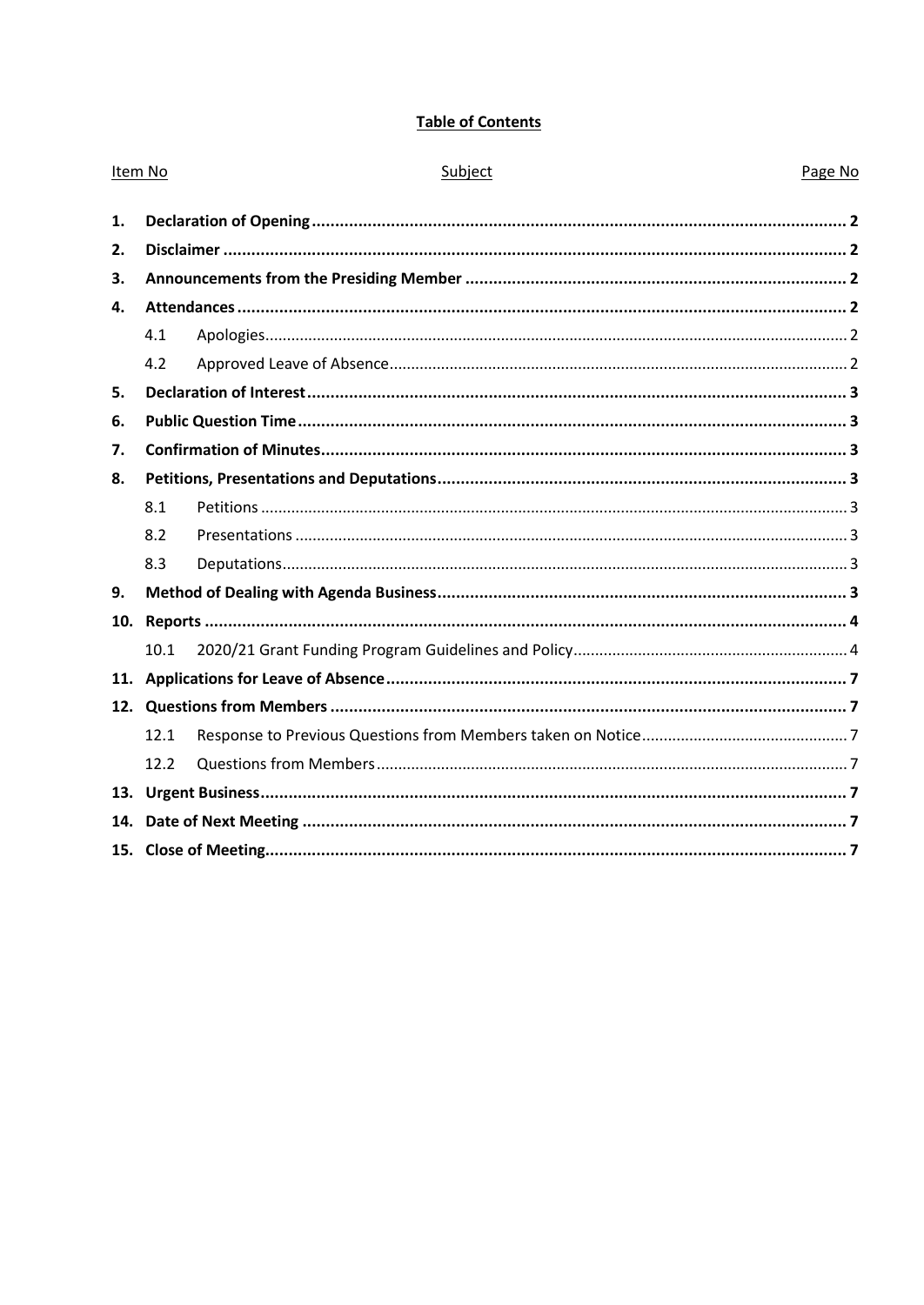# **Acknowledgement of Country**

\_\_\_\_\_\_\_\_\_\_\_\_\_\_\_\_\_\_\_\_\_\_\_\_\_\_\_\_\_\_\_\_\_\_\_\_\_\_\_\_\_\_\_\_\_\_\_\_\_\_\_\_\_\_\_\_\_\_\_\_\_\_\_\_\_\_\_\_\_\_\_\_\_\_\_\_\_\_\_\_\_\_\_\_\_\_\_\_\_\_\_\_\_\_\_

We acknowledge the Traditional Custodians of this land, the Wardandi Noongar people, and pay our respects to Elders past, present and future.

# **Vision**

Bunbury: welcoming and full of opportunities.

# **Organisational Values**

# #WEARECOB

| WE ARE COMMUNITY    | We are one team<br>We keep each other safe<br>We display empathy and respect<br>We have fun and celebrate our successes<br>We work together to achieve great outcomes                                                            |
|---------------------|----------------------------------------------------------------------------------------------------------------------------------------------------------------------------------------------------------------------------------|
| <b>WE ARE OPEN</b>  | We are open to opportunities<br>We actively listen and think things through<br>We are inclusive and treat everyone equally<br>We are honest and open in our communications<br>We are open to feedback to improve our performance |
| <b>WE ARE BRAVE</b> | We lead the change, we own it<br>We trust and empower each other<br>We have the difficult conversations early<br>We hold ourselves to the highest standard<br>We have the courage to improve and simplify                        |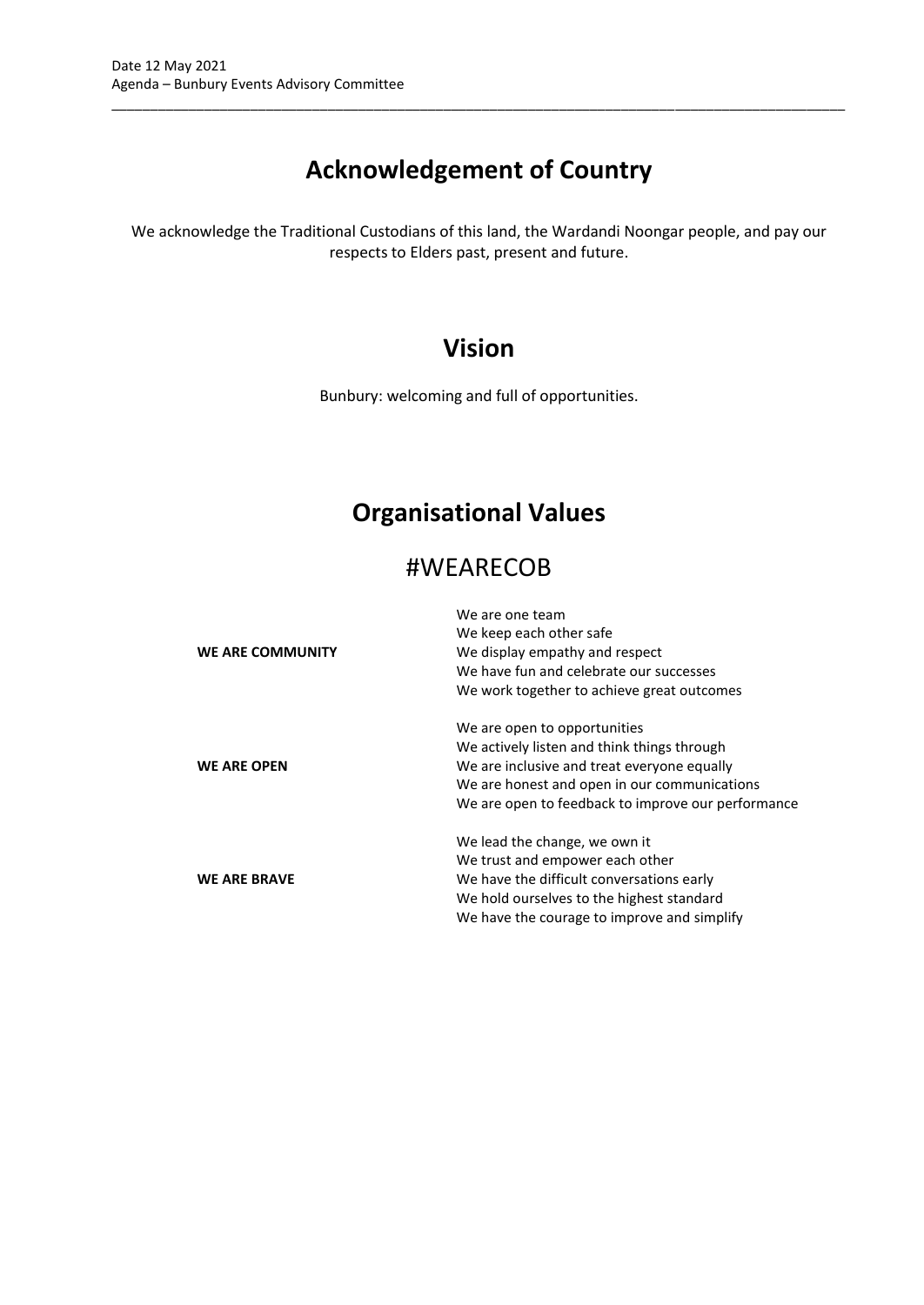

# **Bunbury Events Advisory Committee Meeting**

# **Notice of Meeting**

Dear Committee Members

The next Ordinary Meeting of the Bunbury Events Advisory Committee will be held in the Ocean Room, 4 Stephen Street, Bunbury on 12 May 2021 at 9:30am.

Signed: **Gary Barbour Director Sustainable Communities**

# **Agenda 12 May 2021**

Members of the public to note that recommendations made by this committee are not final and will be subject to adoption (or otherwise) at a future meeting of the Bunbury City Council.

| <b>Member Name</b>   | <b>Representing</b>                                |
|----------------------|----------------------------------------------------|
| Cr Amanda Yip        | City of Bunbury                                    |
| Cr Karen Steele      | City of Bunbury                                    |
| Cr Cheryl Kozisek    | City of Bunbury                                    |
| David Kerr           | Bunbury Geographe Chamber of Commerce and Industry |
| Suzanne Clarke       | <b>Bunbury Regional Entertainment Centre</b>       |
| Christina Mitchell   | Tourism Representative                             |
| Peter Jago           | <b>Community Representative</b>                    |
| <b>Ashley Hastie</b> | <b>Community Representative</b>                    |
| Vacant               | <b>Community Representative</b>                    |
| Vacant               | <b>Community Representative</b>                    |

*Committee Members:*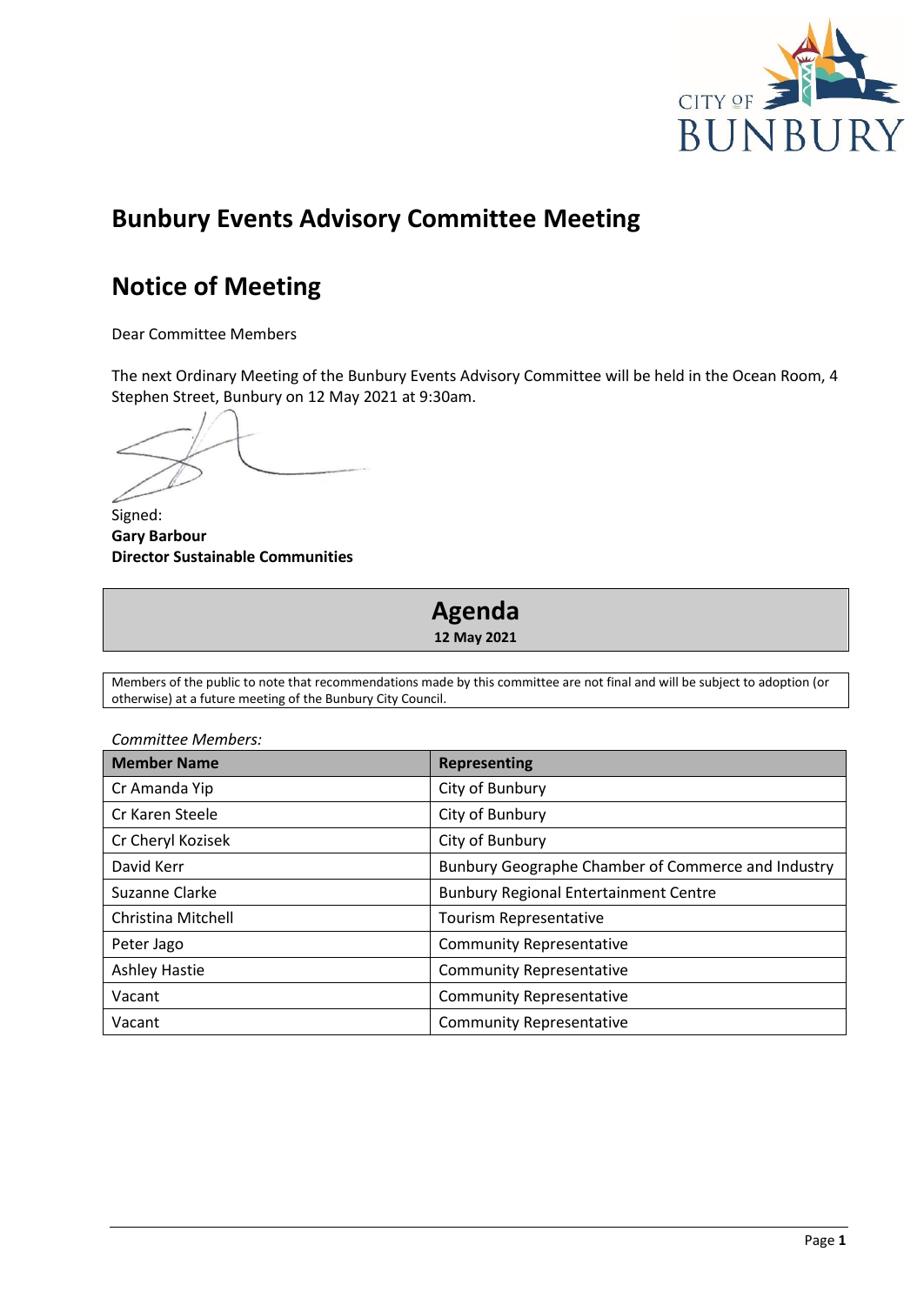## *Support Staff:*

| <b>Name</b>          | <b>Title</b>                                                                            |  |  |  |
|----------------------|-----------------------------------------------------------------------------------------|--|--|--|
| Gary Barbour         | <b>Director Sustainable Communities</b>                                                 |  |  |  |
| Sarah Upton          | <b>Manager Community Services</b>                                                       |  |  |  |
| Steve de Meillon     | <b>Team Leader Community Partnerships</b>                                               |  |  |  |
| Juaini Taylor        | Senior Events Officer                                                                   |  |  |  |
| Liz Allan            | Executive Assistant (Research and Projects) to the<br>Director Sustainable Communities. |  |  |  |
| <b>Brody Russell</b> | <b>Team Leader Public Relations</b>                                                     |  |  |  |

\_\_\_\_\_\_\_\_\_\_\_\_\_\_\_\_\_\_\_\_\_\_\_\_\_\_\_\_\_\_\_\_\_\_\_\_\_\_\_\_\_\_\_\_\_\_\_\_\_\_\_\_\_\_\_\_\_\_\_\_\_\_\_\_\_\_\_\_\_\_\_\_\_\_\_\_\_\_\_\_\_\_\_\_\_\_\_\_\_\_\_\_\_\_\_

# <span id="page-4-0"></span>**1. Declaration of Opening**

The Presiding Member declared the meeting open at \_\_\_\_\_\_\_\_\_\_\_\_\_\_\_\_\_\_\_\_\_\_\_\_\_\_\_\_\_\_\_

# <span id="page-4-1"></span>**2. Disclaimer**

Not applicable to this committee.

# <span id="page-4-2"></span>**3. Announcements from the Presiding Member**

# <span id="page-4-3"></span>**4. Attendances**

<span id="page-4-4"></span>**4.1 Apologies**

# <span id="page-4-5"></span>**4.2 Approved Leave of Absence**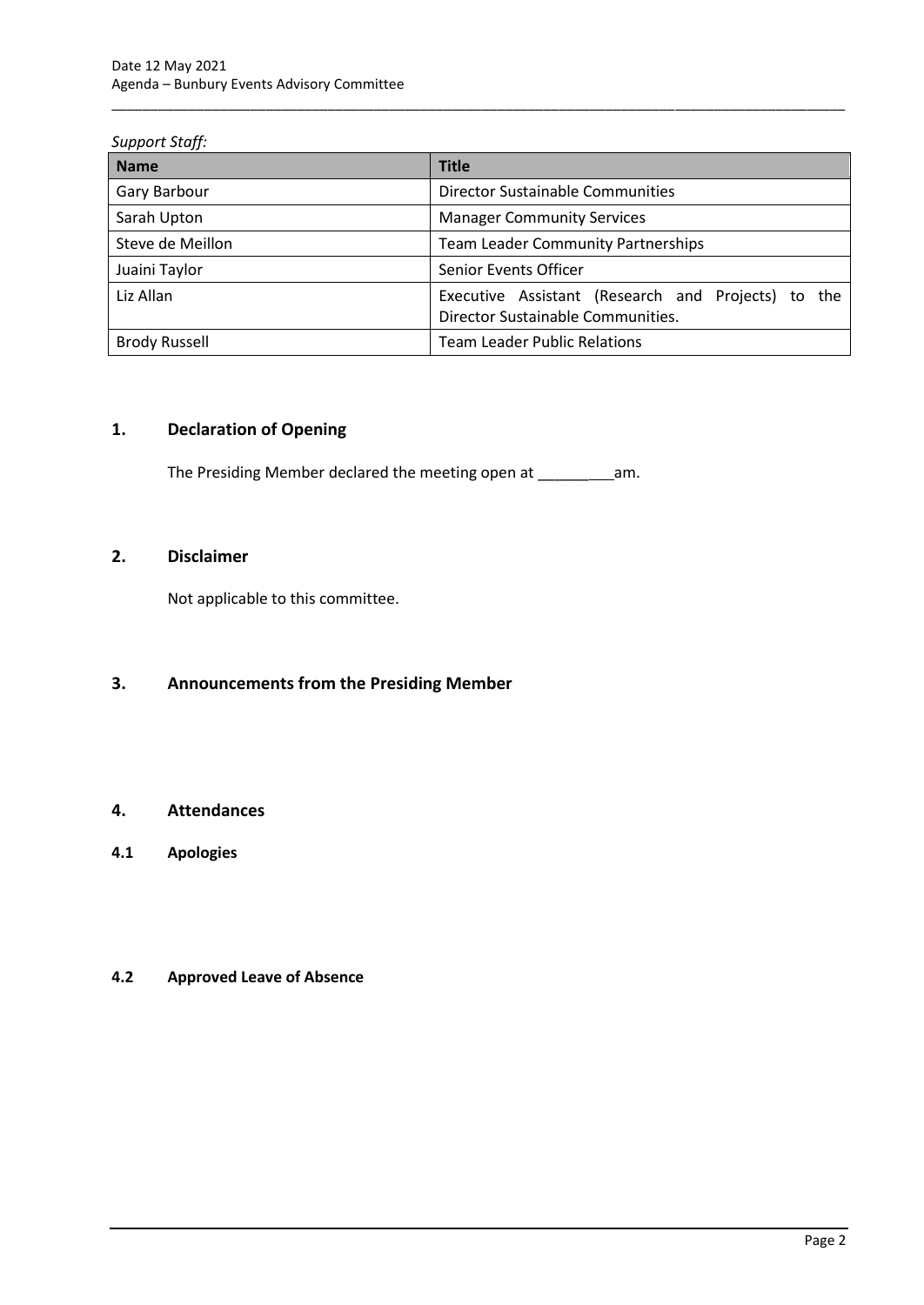# <span id="page-5-0"></span>**5. Declaration of Interest**

IMPORTANT: Committee members to complete a "Disclosure of Interest" form for each item on the agenda in which they wish to disclose a financial/proximity/impartiality interest. They should give the form to the Presiding Member before the meeting commences. After the meeting, the form is to be forwarded to the Administration Services Section for inclusion in the Corporate Financial Disclosures Register.

\_\_\_\_\_\_\_\_\_\_\_\_\_\_\_\_\_\_\_\_\_\_\_\_\_\_\_\_\_\_\_\_\_\_\_\_\_\_\_\_\_\_\_\_\_\_\_\_\_\_\_\_\_\_\_\_\_\_\_\_\_\_\_\_\_\_\_\_\_\_\_\_\_\_\_\_\_\_\_\_\_\_\_\_\_\_\_\_\_\_\_\_\_\_\_

## <span id="page-5-1"></span>**6. Public Question Time**

Not applicable to this committee.

# <span id="page-5-2"></span>**7. Confirmation of Minutes**

The Minutes of the meeting of the Bunbury Events Advisory Committee held on 10 March 2021 have been circulated.

#### **Recommendation**

The Minutes of the Bunbury Events Advisory Committee Meeting held on 10 March 2021 are confirmed as a true and accurate record.

#### <span id="page-5-3"></span>**8. Petitions, Presentations and Deputations**

<span id="page-5-4"></span>**8.1 Petitions**

## <span id="page-5-5"></span>**8.2 Presentations**

# <span id="page-5-6"></span>**8.3 Deputations**

# <span id="page-5-7"></span>**9. Method of Dealing with Agenda Business**

Items are dealt with in the order that they appear.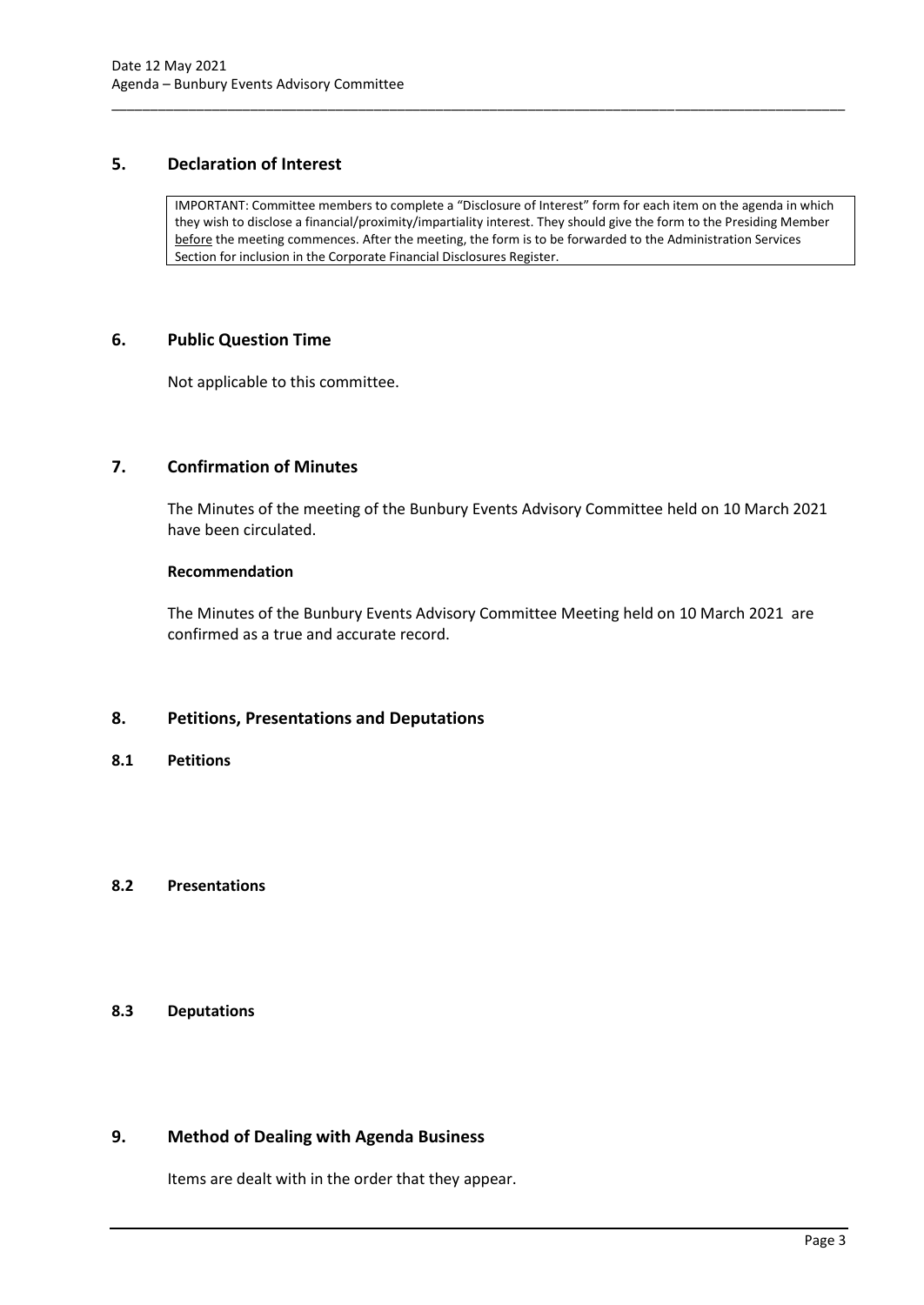## <span id="page-6-0"></span>**10. Reports**

#### <span id="page-6-1"></span>**10.1 2020/21 Grant Funding Program Guidelines and Policy**

| <b>File Ref:</b>                                                    | COB/530                                          |  |                             |  |
|---------------------------------------------------------------------|--------------------------------------------------|--|-----------------------------|--|
| <b>Applicant/Proponent:</b>                                         | Internal                                         |  |                             |  |
| <b>Responsible Officer:</b>                                         | Juaini Taylor, Senior Events Officer             |  |                             |  |
| <b>Responsible Manager:</b>                                         | Sarah Upton, Manager Community Services          |  |                             |  |
| Executive:                                                          | Gary Barbour, Director Sustainable Communities   |  |                             |  |
| <b>Authority/Discretion</b>                                         | Advocacy                                         |  | Review                      |  |
|                                                                     | ⊠<br>Executive/Strategic                         |  | Quasi-Judicial              |  |
|                                                                     | Legislative                                      |  | <b>Information Purposes</b> |  |
| <b>Attachments:</b><br>Appendix 1: Grant Funding Program Guidelines |                                                  |  |                             |  |
|                                                                     | Appendix 2: Grant Funding Program Council Policy |  |                             |  |

\_\_\_\_\_\_\_\_\_\_\_\_\_\_\_\_\_\_\_\_\_\_\_\_\_\_\_\_\_\_\_\_\_\_\_\_\_\_\_\_\_\_\_\_\_\_\_\_\_\_\_\_\_\_\_\_\_\_\_\_\_\_\_\_\_\_\_\_\_\_\_\_\_\_\_\_\_\_\_\_\_\_\_\_\_\_\_\_\_\_\_\_\_\_\_

#### **Summary**

This report is presented to the Bunbury Events Advisory Committee (BEAC) to acknowledge changes to the Grant Funding Program Guidelines and Policy.

#### **Executive Recommendation**

That the Bunbury Events Advisory Committee request that Council:

- 1. Note that the Grant Funding Program Guidelines and Policy were referred to the BEAC for comment and approval as resolved at the Ordinary Council Meeting on 6 April 2021.
- 2. Note the proposed changes to the Grant Funding Program Guidelines (**attached** at Appendix 1) and Policy (**attached** at Appendix 2) have been implemented.

*Voting Requirement: Simple Majority* 

#### **Strategic Relevance**

| Theme 4       | Our City                                                                                                                             |
|---------------|--------------------------------------------------------------------------------------------------------------------------------------|
| Goal          | Civic Leadership, partnerships and sound governance in delivering with<br>and for the community                                      |
| Objective 4.2 | A highly engaged and involved community, working together on strategy<br>development and implementation.                             |
| Objective 4.4 | A skilled organisation, which exercises responsible asset stewardship,<br>sound financial management, and exemplary customer service |

#### **Regional Impact Statement**

The City of Bunbury Grant Funding Program provides the opportunity for a range of community programs and events to be delivered each year bringing social and economic benefits to the City and the Greater Bunbury Region.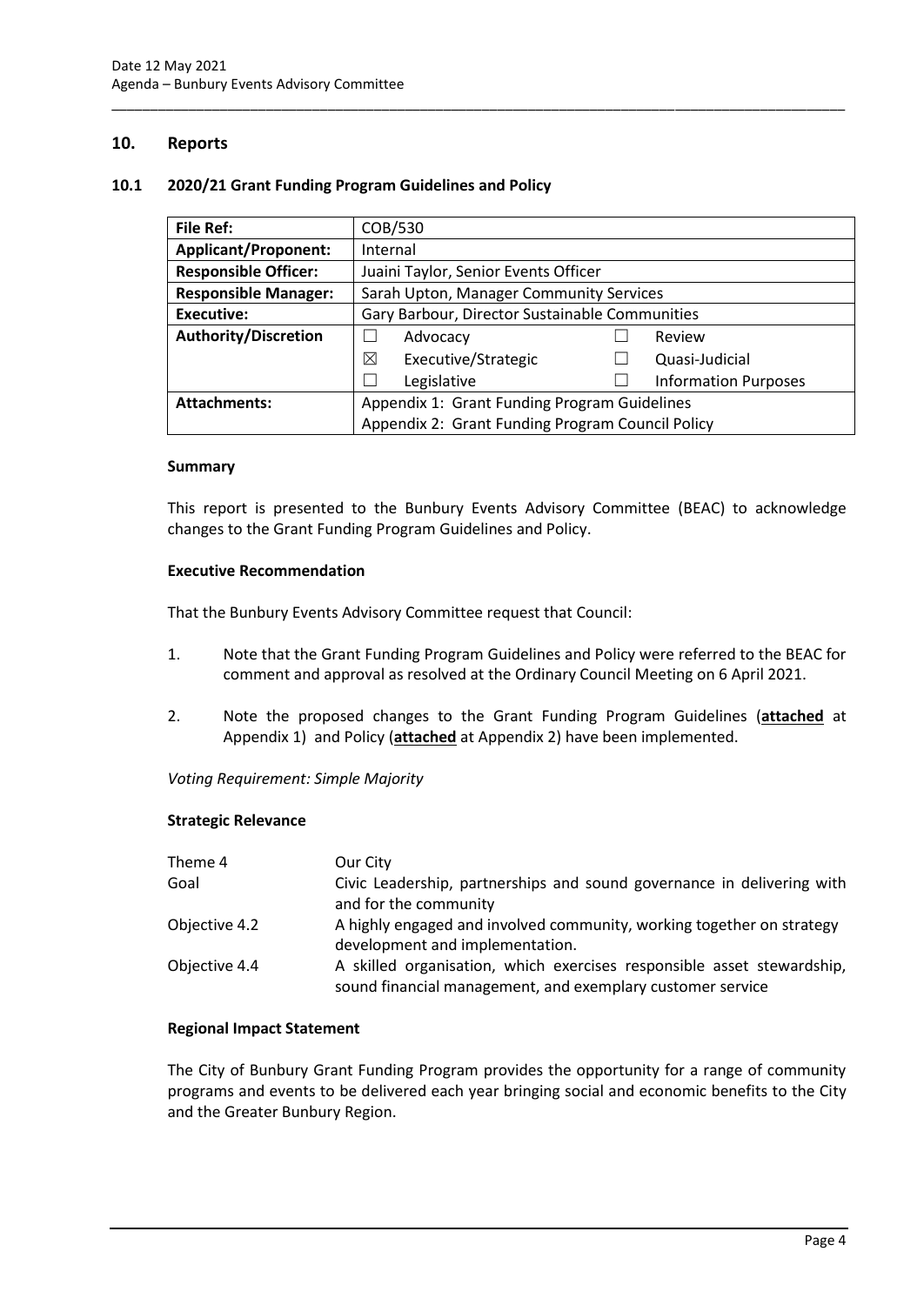## **Background**

At the Ordinary Council Meeting held 6 April 2021 Council decided (51/21):

*"That Council endorse amendments to the Grant Funding Program Guidelines (attached at Appendix RAC-1) and Grant Funding Program Policy (attached at Appendix RAC-2) subject to page 4 of 7 of the guidelines being amended to accommodate handwritten applications, and the document referred back to the Bunbury Events Advisory Committee."*

\_\_\_\_\_\_\_\_\_\_\_\_\_\_\_\_\_\_\_\_\_\_\_\_\_\_\_\_\_\_\_\_\_\_\_\_\_\_\_\_\_\_\_\_\_\_\_\_\_\_\_\_\_\_\_\_\_\_\_\_\_\_\_\_\_\_\_\_\_\_\_\_\_\_\_\_\_\_\_\_\_\_\_\_\_\_\_\_\_\_\_\_\_\_\_

Prior to amending the Recommendation from BEAC there was an amendment included to allow accommodation of handwritten applications. Prior to the amendment being made there was discussion by Elected Members around the intent of the amendment. There was concern that prohibiting handwritten applications would discriminate against some people from applying to the program, including those without computer access, with limited technical ability, or people with English as a second language. Following the discussion, the intent was not necessarily to reword the guidelines and policy to accept handwritten applications, but rather to amend the documents to ensure support is provided where people were having difficulty submitting applications through the online platform. This amendment also included the matter being referred back to BEAC to ensure a suitable outcome was developed.

In light of this, it was proposed to delete specific references to handwritten applications not being accepted in both the guidelines and policy and include the following wording:

*"Should applicants have difficulty accessing or submitting applications via the online Smartygrants portal, please contact the City's Grants Administration Officer on 9792 7033 to discuss options for support and resources to assist with submitting an application."*

#### **Council Policy Compliance**

Policy: Grant Funding Program

Policy statement: To provide an equitable and transparent process when Council determines its financial support to businesses, individuals and incorporated not for profit organisations.

#### **Legislative Compliance**

*Local Government Act 1995.*

#### **Officer Comments**

The City moved to the online Smartygrants platform in 2019 to improve the equitable review, management and reporting of the Grant Funding Program. While only online applications are accepted, the City's Grants Team already provide a range of support to applicants to ensure they are able to make their submissions including:

- Running annual capacity building workshops which cover a range of topics including using Smartygrants; and
- Providing one on one support and resources to applicants as needed, to ensure they can submit applications online.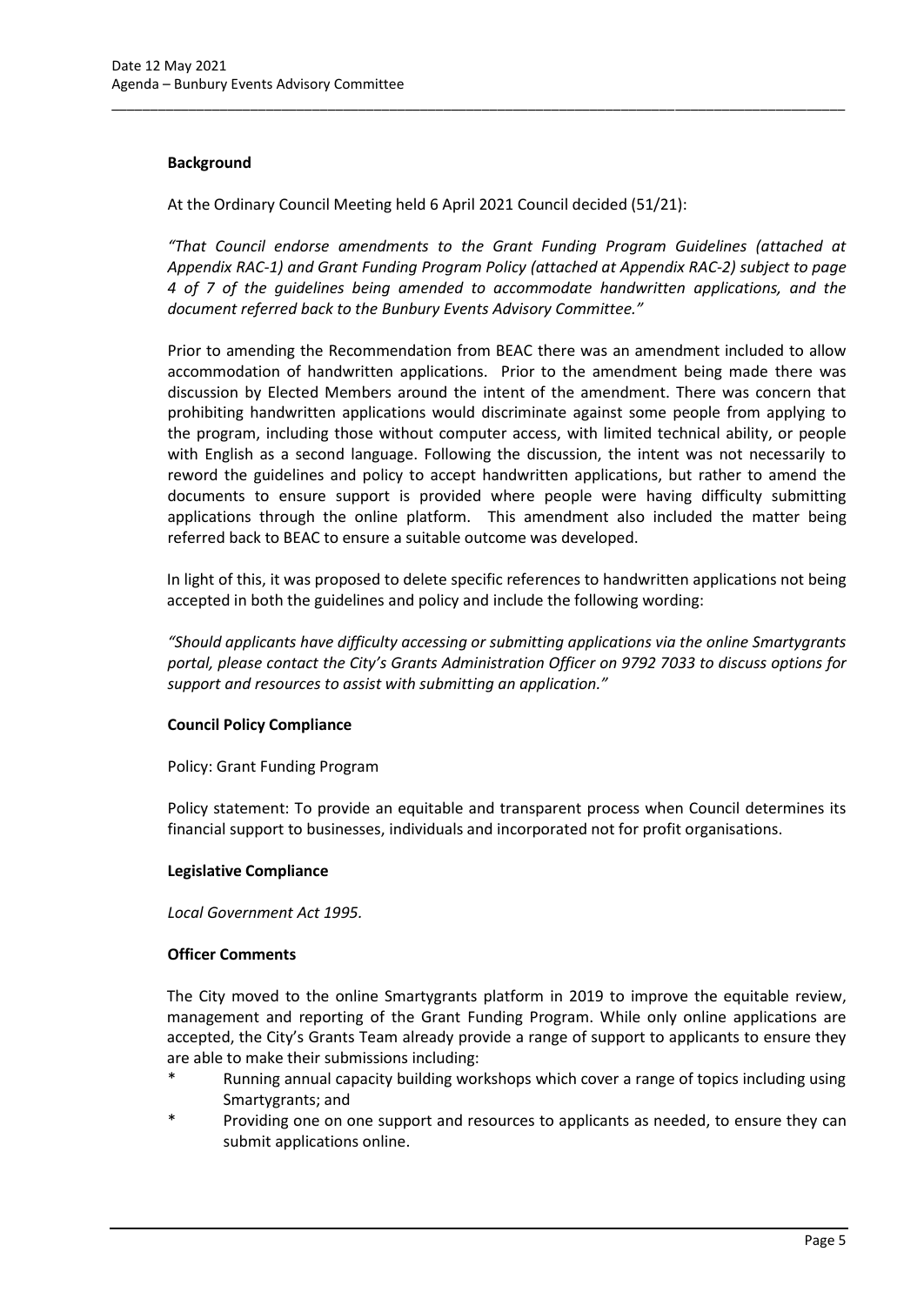The Grant Funding Program was scheduled to open on 15 April 2021, one week after the Council resolution was made on 6 April 2021. To ensure the proposed amendments could be made prior to the Grant Funding Program opening, Council Officers sent an email to the BEAC members on 9 April 2021 requesting feedback and approval of the proposed amendment by 13 April 2021. Seven of the eight members replied supporting the proposed amendment, achieving a simple majority. One of the members was away on leave and was not able to respond.

\_\_\_\_\_\_\_\_\_\_\_\_\_\_\_\_\_\_\_\_\_\_\_\_\_\_\_\_\_\_\_\_\_\_\_\_\_\_\_\_\_\_\_\_\_\_\_\_\_\_\_\_\_\_\_\_\_\_\_\_\_\_\_\_\_\_\_\_\_\_\_\_\_\_\_\_\_\_\_\_\_\_\_\_\_\_\_\_\_\_\_\_\_\_\_

# **Analysis of Financial and Budget Implications**

There are no financial or budgetary implications associated with this report.

#### **Community Consultation**

Not applicable.

## **Councillor/Officer Consultation**

The following officers were consulted in relation to this report:

- \* Felicity Anderson, A/ Director Sustainable Communities Manager City Growth
- \* Leanne French, Senior Governance and Risk Officer
- \* Steve de Meillon, Team Leader Community Partnerships

#### **Applicant Consultation**

Not applicable

#### **Timeline: Council Decision Implementation**

Council will be asked to note the Executive Recommendations as part of the next Council meeting on 18 May 2021.